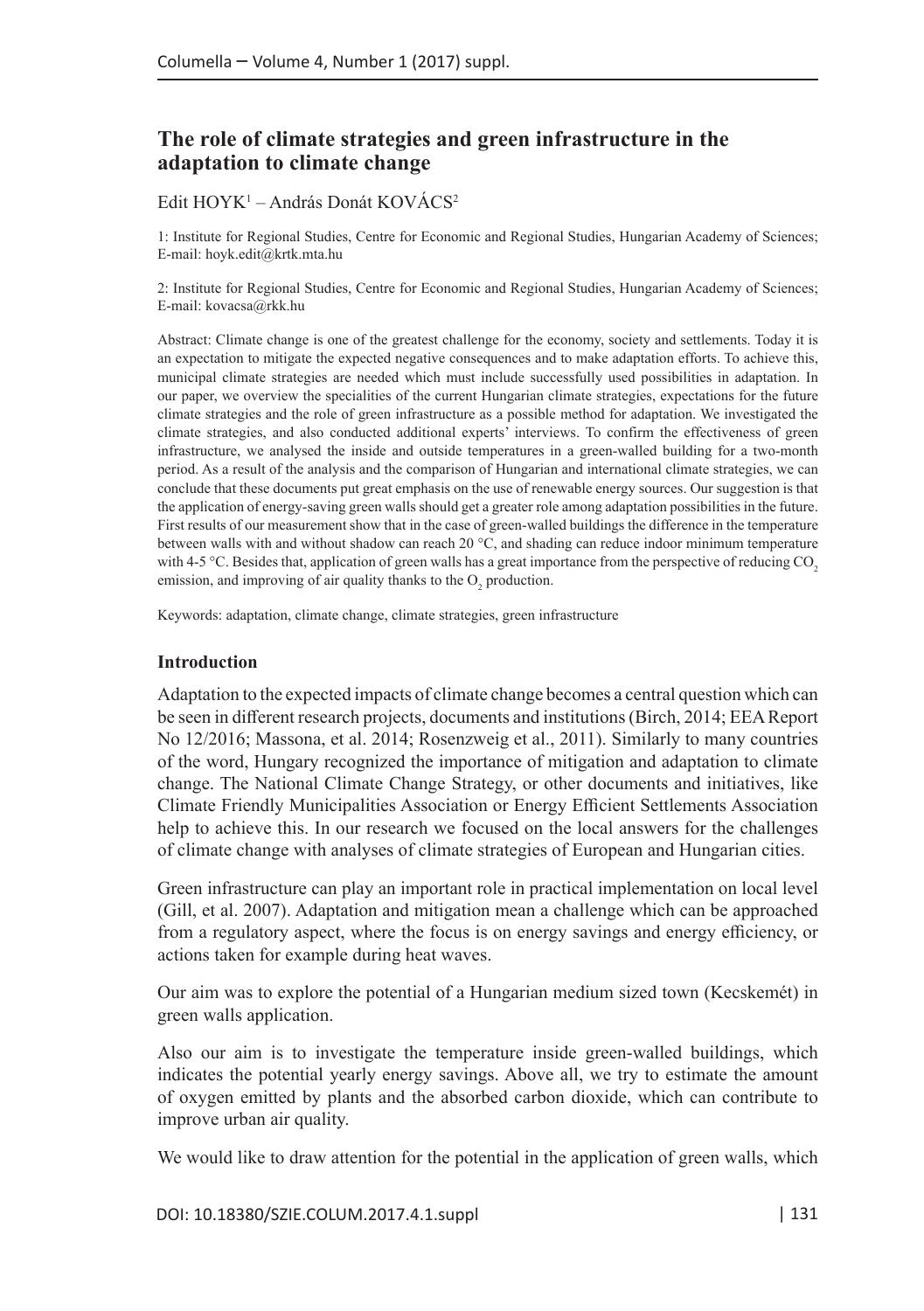could be important in the reduction of greenhouse effect and energy consumption, and can improve the life quality of urban population.

## **Materials and methods**

In case of climate strategies, we reviewed the significant international results of climate protection, the main principles of climate policy in the European Union and Hungary. Besides these, we analysed the climate strategies of the Hungarian medium size cities. After that, we prepared experts interviews with the prominent persons who participated in the preparation of strategies or working in local climate associations. They have appropriate insight on the effectiveness of the local climate protection programs.

On the base of climate strategies green infrastructure is one of the successful practical solutions. In addition to "classic" green areas it is also worth to investigate other parts of green infrastructure because more green areas do not necessarily lead to local improvement in condition of settlements, and only constitute a part of the overall concept of urban climate (Gaffin, et al. 2012; Matthewsa, et al. 2015).

Ivy is one of the most popular plants in developing green walls because it tolerates urban conditions and its shielding ability is adequate. Researchers of Hochschule für Technik und Wirtschaft in Dresden investigated a 1000 m² ivy green wall with facing south. They calculated the oxygen emission and carbon sequestration, and the results for 1 m<sup>2</sup> green wall (Hedera helix) are 2,3 kg CO<sub>2</sub> sequestration and 1,7 kg O<sub>2</sub> emission per year (Schröder, 2009).

In our examination we focused on public buildings of Kecskemét. The list from Urban Development Ltd. of Kecskemét consists of 103 public buildings. We purified this database, so we assessed 62 buildings all together. It meant the estimation of front surface; the size of doors and windows were deducted from the wall surface. In relation to oxygen emission and carbon sequestration we made calculation on the base of ivy green walls.

We measured the temperature in order to monitor the impact of green walls on the buildings. This measurement has done in Clarion Hungary Kft., Nagykáta. This factory has a green wall by Zöldfalkert Horticultural Ltd., and it provided the suitable conditions for the measurement. The period of measurement was between 03. 08. 2015. – 23. 09. 2015.

The measurement was made simultaneously at four points:

- outdoor surface of bare building wall
- indoor room behind the bare building wall
- green walls wrapped wall
- indoor room behind green walls (periods with and without air condition)

### **Results and discussion**

Until this time, only 10 medium size cities prepared publicly available climate strategy, but some of these documents are only , water management climate strategies" (such as in the case of Vác and Pomáz). These documents only focus on water management issues like flood protection and rainwater management. Some of the other strategies put the focus on energy management and efficiency.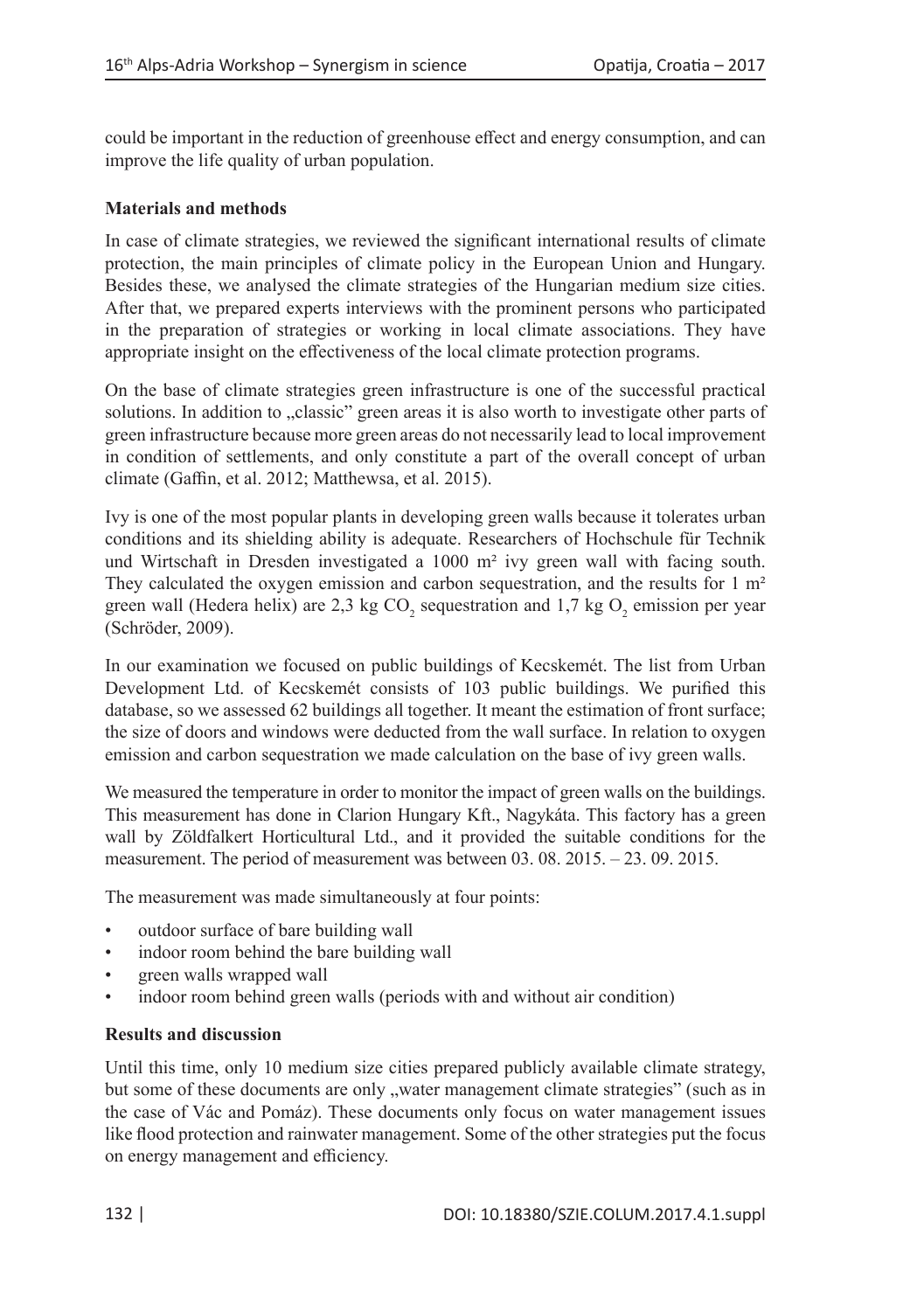Nowadays we have found several background materials, scientific and policy documents  $-$  like the Climate-guide edited by Fülöp (2009) – that can be useful for the Hungarian settlements to prepare an elaborate climate strategy. According to this Climate-guide, the first (and most important) steps are revolving around energy, like founding local energy committees, creating an energetic database and preparing local energy-conceptions. Almost all of the climate concepts contain the land-, water-, and forest-management, flood protection, heat and UV action plans, but the recommendations of the Climate-guide also point out that in Hungary, local energy management and the increased use of renewable energy is considered as the most effective way to mitigate the effects of climate change. We carried out an analysis which shows the targets of these documents (Fig. 1.):



*Figure 1.: Topics of mitigation and adaptation (%) in the examined Hungarian climate strategies*

It can be concluded that most of the local climate strategies contain almost every topics with the exception of the need for restructuring of the public services (inter-municipal reorganization). It shows, domestic strategies consider every topics important in theory, but the realization is weak in practice in many cases. The analysed climate strategies pay particular attention to the question of energetics which supports our hypothesis that energy management is one of the most important topics for the settlements.

We have selected six settlements, where we analysed the local climate strategies and conducted interviews with the prominent experts on the subject. The experts also agreed on that energetics will have the most important role in climate protection in the future. Despite some disagreements all experts agree on that "not used energy is the safest, cheapest and most environmentally friendly energy".

In addition to mitigation topics in European cities (Reckien et al., 2014), Hungarian possibilities mentioned in the city strategies are the following:

- reducing emissions,  $CO_2$  sequestration
- development of monitoring network (e.g. air pollution)
- increasing green areas and green roofs
- landscape rehabilitation
- awareness for mitigation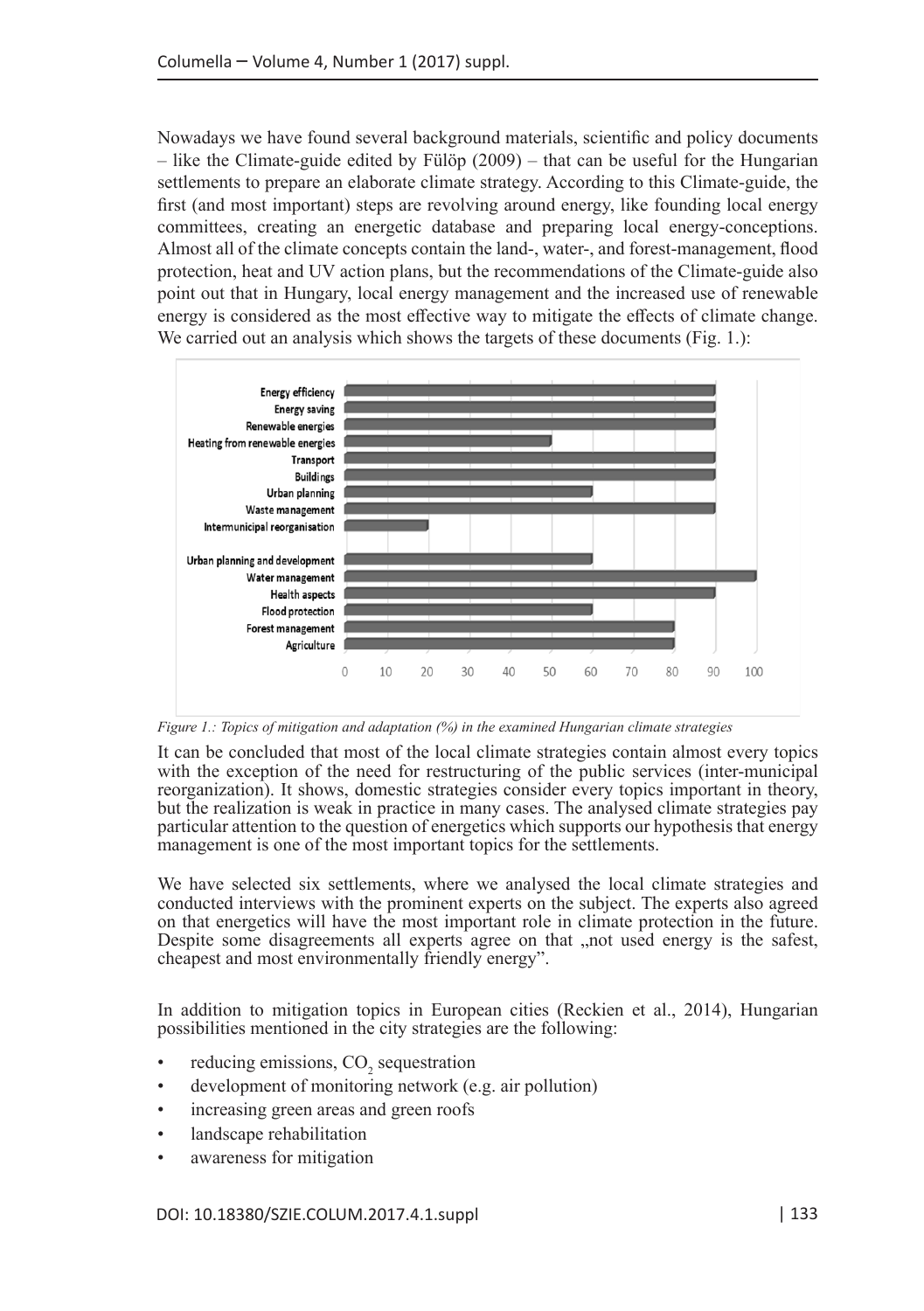Based on the above mentioned topics, two things are worth highlighting: importance of energy savings and increasing of green areas. These two themes can go hand in hand; green areas play a role in reducing emissions and CO<sub>2</sub> sequestration, furthermore green roofs or green walls have an insulating role which may help in energy savings. It means, green infrastructure can be a central element in climate strategies.

In order to examine this issue we analysed 62 public buildings in Kecskemét from the point of view of green wall application, possible energy savings and oxygen emission/ carbon sequestration. The estimated area of walls without windows are approximately 32 000 m2 . If these walls were all wrapped with green walls – for simplicity it could happen with ivy – the oxygen emission approximately would be  $54\,400$  kg, carbon sequestration would be 73 600 kg per year. On the base of literature data we can calculate a 15 000 kg  $O$ , emission and 13 500 kg  $\text{CO}_2$  sequestration for 1 hectare per year in case of forests. On the basis of this values oxygen emission are similar to results of urban green walls, but CO<sub>2</sub> sequestration is less than our calculation. It is clear from the comparison that the green walls on public buildings of Kecskemét could greatly contribute to improving urban air quality or reduction the amount of greenhouse gas emission.

Kecskemét Municipality assessed the expected savings from energetic modernisation in case of the owned buildings. On the basis of three different possible modernized fields the total savings would be 620 777 Euro in 62 buildings we surveyed. The majority – 509 677 Euro – of this saving comes from architectural modernization, which means wall insulation mainly. The amount needed for architectural modernization – based on the calculation of government data – is approximately 8 926 000 Euro. A significant part of this considerable amount could be reserved with the application of green walls besides wall insulation.

On the basis of the temperature measurement we can conclude that the difference in air temperature between a wall without shadow and a shaded wall is significant. Temperature in front of the wall without shadow was more than 60  $\degree$ C in many times in August (Fig. 2.), meanwhile maximum temperature in front of the wall with shadow (green wall) was



*Figure 2.: Outside air temperature in front of the building without green wall (°C)*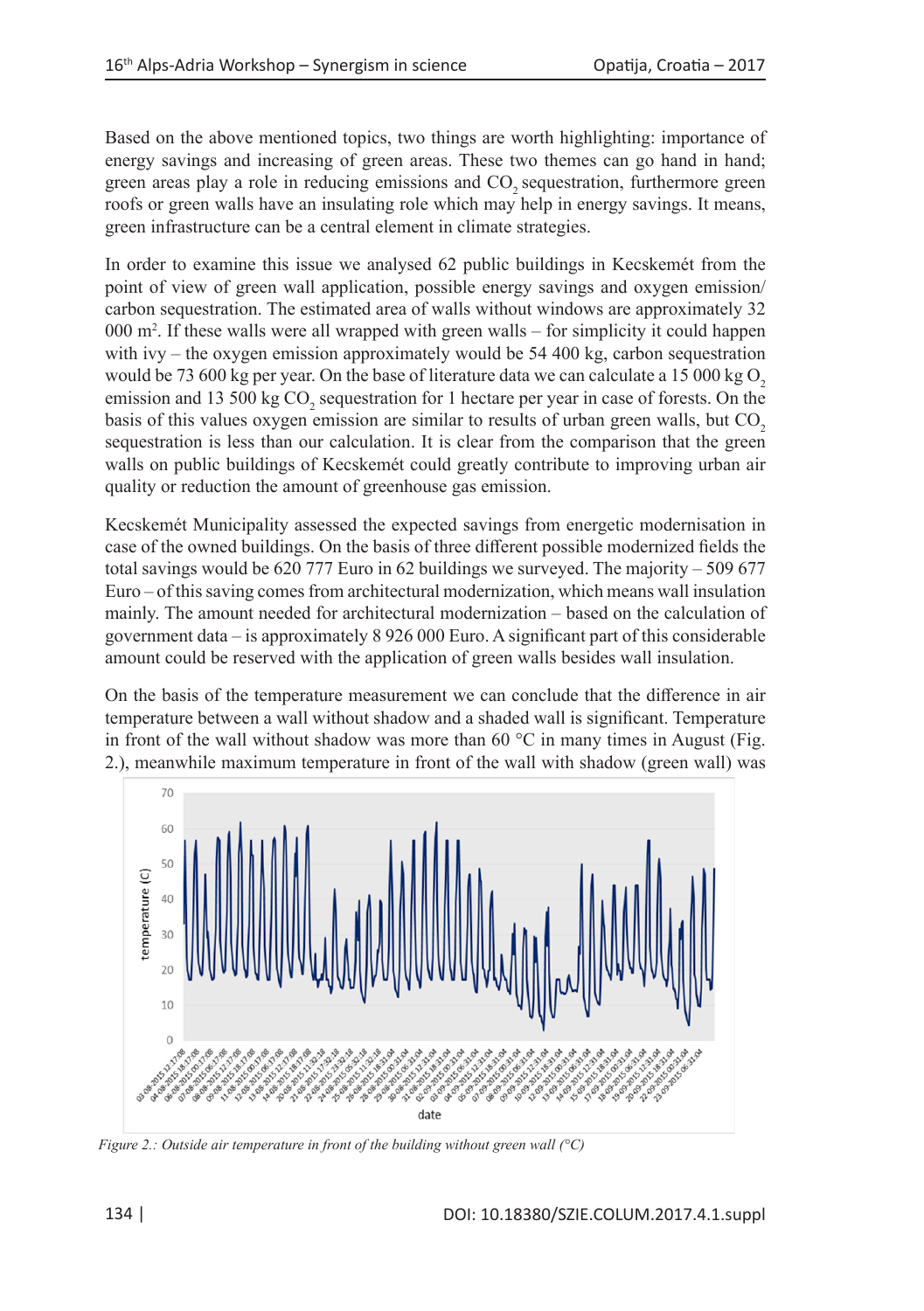about 40 °C (Fig. 3.). Temperature of the room without shadow is about the same with the outdoor air temperature in shadow. Temperature of the room with shadow in the period without air condition is similar with the other room's temperature but there was a 4 days difference between indoor and outdoor values.

## **Conclusions**

Sustainability, climate protection, energy management, renewable energy sources and



*Figure 3.: Outside air temperature in front of the building with green wall (°C)*

green infrastructure are closely related concepts. Renewable energies have an important role in climate strategies. But the current reality is that renewable energy use is ranked behind energy savings and efficiency in the examined settlements (and in the similar cities). Renewables require significant investments which hinders their spread. If we concentrate to energy savings and efficiency, green infrastructure – such as green walls – could come into the front.

The potential in the application of green walls in Kecskemét is significant, with approximately 32 000  $m<sup>2</sup>$  walls of public buildings. Green infrastructure in cities can largely contribute to the reduction of  $CO_2$  emission (which is important from the point of view of climate protection) and improving of air quality thanks to the  $O_2$  production.

Reduction in energy consumption is imaginable with the replace estimated costs of insulation to green walls in case of public buildings, and reduction of heating and cooling costs during operation of buildings. We have data about costs of insulation at this moment. On the basis of this, it can be seen that the possible financial savings can reach hundred thousand Euro.

Our results show that in the case of greenwalled buildings the difference in the temperature between walls with and without shadow can reach 20 °C, and shading can reduce indoor minimum temperature with 4-5 °C.